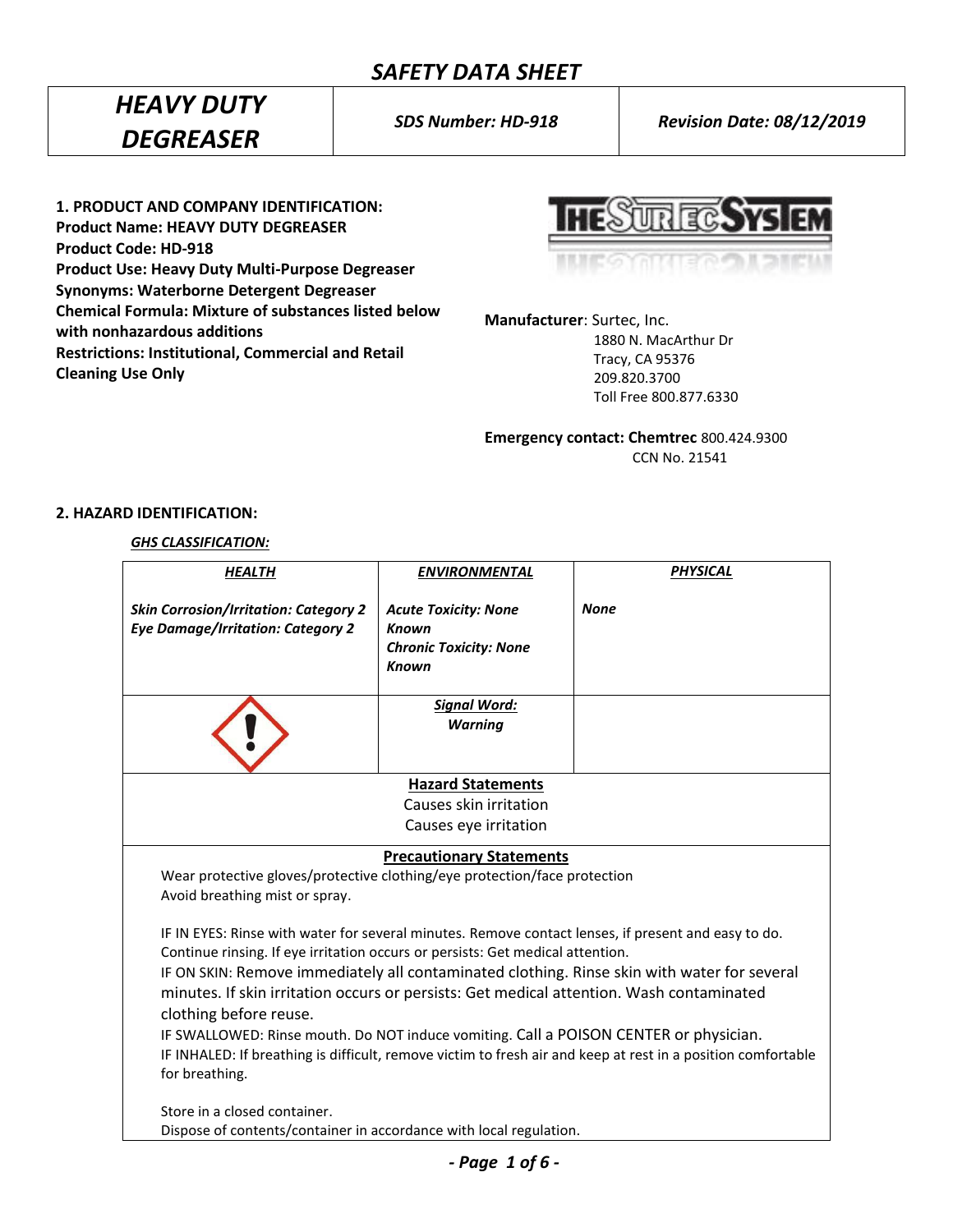# *HEAVY DUTY DEGREASER*

### **3. COMPOSITION/INFORMATION ON INGREDIENTS:**

| <b>INGREDIENT</b>                                                 | CAS NO.    | <b>PERCENT</b> | <b>HAZARDOUS</b> |
|-------------------------------------------------------------------|------------|----------------|------------------|
| 2-AMINOETHANOL                                                    | 141-43-5   | $2 - 3\%$      | <b>YES</b>       |
| ALCOHOLS, C9-11, ETHOXYLATED                                      | 68439-46-3 | $5 - 8%$       | YES              |
| SODIUM TRIPOLYPHOSPHATE                                           | 7758-29-4  | $3 - 4%$       | YES              |
| SODIUM METASILICATE                                               | 6834-92-0  | $0.5 - 1\%$    | YES              |
|                                                                   |            |                |                  |
| Exact Percentages are being withheld as trade secret information. |            |                |                  |

### **4. FIRST-AID MEASURES:**

*Eye Contact:* Rinse with water for several minutes. Remove contact lenses, if present and easy to do. Continue rinsing. If eye irritation occurs or persists: get medical attention.

*Skin Contact:* Remove immediately all contaminated clothing Rinse with water for several minutes. If skin irritation occurs or persists: get medical attention. Wash contaminated clothing before reuse.  *Inhalation:* If breathing is difficult, remove victim to fresh air and keep at rest in a position comfortable for breathing. *Ingestion:* Rinse mouth. Do NOT induce vomiting. Call a POISON CENTER or physician.

### **5. FIRE-FIGHTING MEASURES:**

*Fire Extinguishing media:* Use water spray dry chemical, carbon dioxide or regular foam. Move containers away from fire area if can be done without risk.

*Hazards during fire-fighting:* Containers may rupture when exposed to extreme heat. *Protective equipment for fire-fighting:* Wear NFPA-approved self-contained breathing apparatus, helmet, hood, boots and gloves.

### **6. ACCIDENTAL RELEASE MEASURES:**

### *Personal precautions:*

Use recommended personal protective clothing and equipment. To prevent slipping, do not walk through spilled material.

#### *Environmental precautions:*

Follow all Federal, State and Local regulations when storing and disposing of substances. Do not allow material to run off of work area, and material should be absorbed, collected and disposed of in accordance with regulations. Keep product from entering storm drains. Consult local and federal guidelines for proper disposal of these materials.

### *Cleanup:*

*- For small amounts of released material:* Mop or vacuum up then transfer to suitable container for disposal. - *For large amounts of released material:* Dike around spilled material to contain. Spilled material may be mopped or vacuumed up, then transferred to plastic containers for disposal.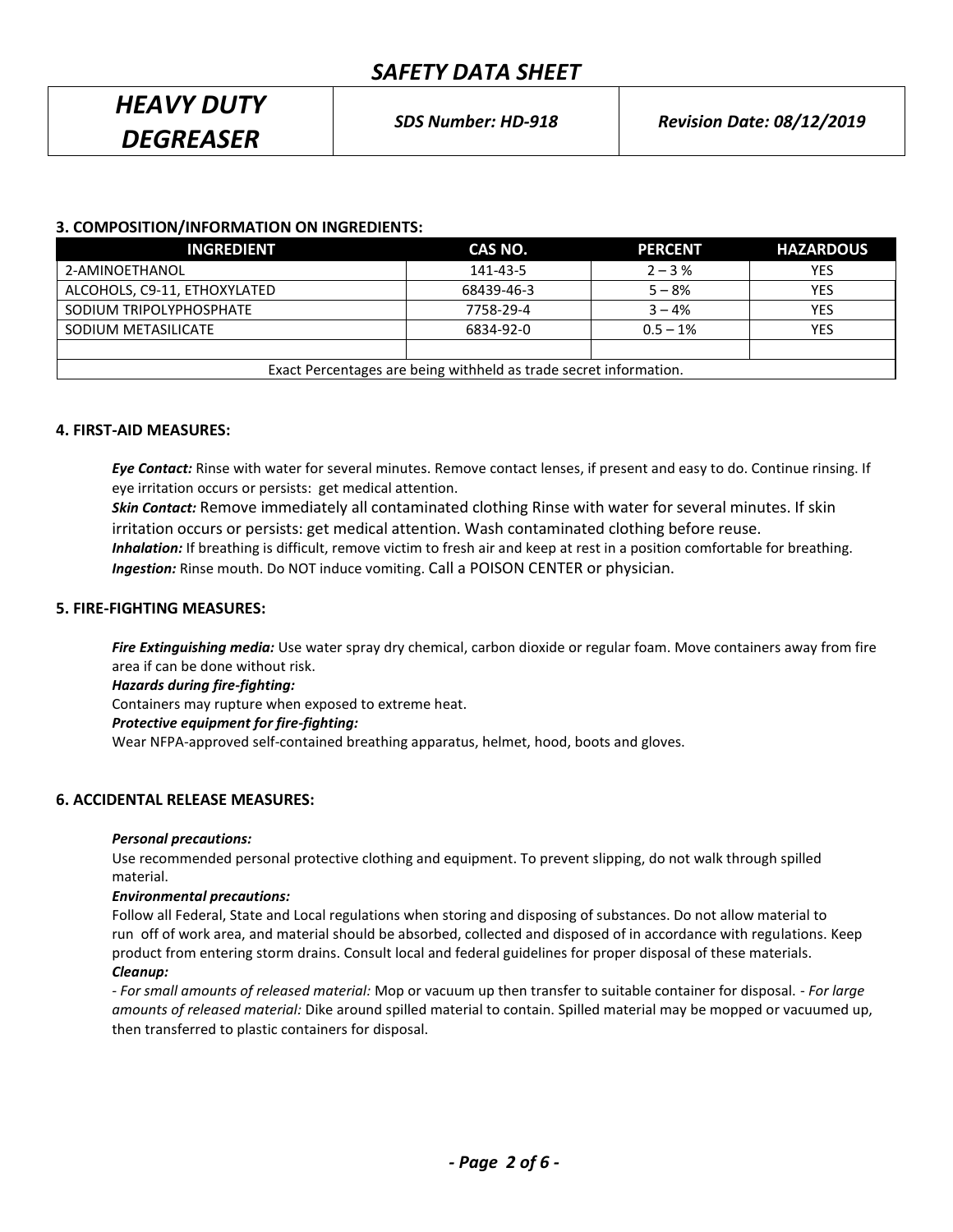# *HEAVY DUTY DEGREASER*

### **7. HANDLING and STORAGE:**

### *Handling:*

**General advice -** No specific measures are necessary provided product and recommended protective clothing/equipment are used correctly. Do not mix with other chemicals. This is a commercial product, not intended for home use. Keep out of reach of children.

### *Storage:*

**General advice -** Protect against physical damage. Store in tightly closed containers in a cool, well ventilated area. Do not allow product to freeze.

*Shelf Life:*

12 months

### **8. EXPOSURE CONTROLS and PERSONAL PROTECTION:**

### *Advice on system design:*

Provide local exhaust ventilation to control vapors for published exposure limits.

### *Personal protective equipment (HMIS rating 'B'):*

**Eye protection**: Wear safety glasses with side shields or safety goggles to prevent exposure or full face shield if splash hazard exists.

**Skin protection**: Chemical-resistant gloves. Wear appropriate protective clothing to prevent possible skin contact. **Respiratory protection**: Not normally required. Avoid breathing mists or spray. Use proper NIOSH-OSHA respirator if ventilation is inadequate.

**General safety and hygiene measures**: Exercise stringent hygiene practices to minimize exposure. If contact occurs, wash any body part with soap and water immediately. Wash hands after use, and before eating, drinking or smoking.

### *Other protective measures:*

Nearby running water on the job site is necessary, should an accident occur.

*Exposure Guidelines:*

| <b>ACGIH TLV:</b> | 3 ppm (141-43-5), |
|-------------------|-------------------|
| STEL:             | 6 ppm (141-43-5)  |
| <b>OSHA PEL:</b>  | 3 ppm (141-43-5)  |

### **9. PHYSICAL and CHEMICAL PROPERTIES:**

| Appearance:                 | Clear Green Liquid                                       | Flash Point:                            | None                     |
|-----------------------------|----------------------------------------------------------|-----------------------------------------|--------------------------|
| Odor:                       | Mild Detergent                                           | <b>Upper/Lower Flammability Limits:</b> | No information available |
| pH value:                   | 12.2+/- 0.2 (Concentrate)                                | Relative Density (water):               | 1.03                     |
|                             | 10.4 +/- 0.2 (Use dilution                               | Auto-Ignition Temperature:              | No information available |
|                             | 1:64)                                                    | Decomposition temperature:              | No information available |
| Specific gravity:           | $1.03$ (H <sub>2</sub> O = 1)                            | <b>Partition Coefficient</b>            | No information available |
| Solidification temperature: | No information available                                 | Odor Threshold                          | No information available |
| Freezing/Melting point:     | 32 °F (0 °C)                                             | Viscosity:                              | $< 10$ cps.              |
| Boiling point:              | 212°F (100 °C)                                           | <b>Partition Coefficient</b>            | No information available |
| Vapor density:              | No information available                                 | Solubility in water:                    | 100%                     |
| Vapor pressure:             | No information available                                 |                                         |                          |
| <b>Evaporation Rate:</b>    | No information available                                 |                                         |                          |
| Regulatory VOC:             | 2.1 % by weight (concentrate)                            |                                         |                          |
|                             | <0.1 % by weight (at routine use concentration $-1:64$ ) |                                         |                          |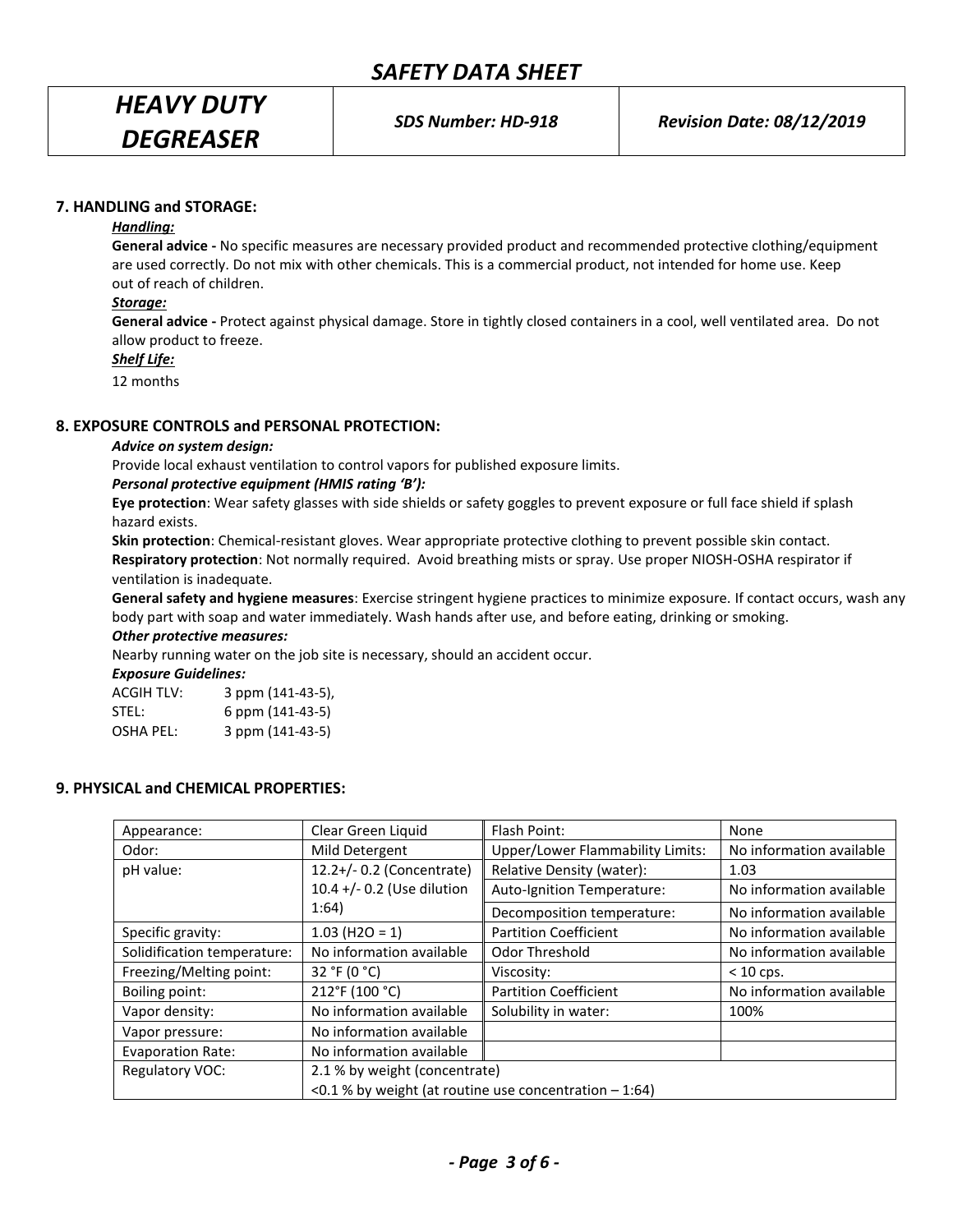## *HEAVY DUTY DEGREASER*

### **10. STABILITY and REACTIVITY:**

*Conditions to avoid:* Freezing. Excessive heat or flame. *Substances to avoid:* Strong oxidizing agents, acids and bases. *Hazardous reactions:* Product is chemically stable under normal conditions of use and storage. **Decomposition or By-products:** In fire conditions: carbon monoxide (CO), carbon dioxide (CO<sub>2</sub>).

### **11. TOXICOLOGY INFORMATION:**

*Acute Toxicity (Symptoms):* **Oral:** Ingestion may cause nausea, vomiting, and diarrhea. **Eye irritation:** Irritation, redness and tearing. **Skin irritation:** Irritation and redness. **Inhalation:** Irritation to the respiratory tract, headache and dizziness.

**Sensitization:** Skin: N/A. Respiratory: N/A

### *Chronic Toxicity:*

**Other information:** No carcinogenic substances as defined by IARC, NTP and/or OSHA.

### **12. ECOLOGICAL INFORMATION:**

### *Biodegradation:*

Test method: Unspecified Analysis method: Unspecified Degree of elimination: Not Established

### *Environmental toxicity:*

Acute and prolonged toxicity to fish: Not Established Toxicity to microorganisms: Not Established Other ecotoxicological advice: Not Established

### **13. DISPOSAL CONSIDERATIONS:**

*Waste disposal of substance:* Dispose of in accordance with all Federal, State and Local regulations when storing and disposing of substances. It is the waste generator's responsibility to determine if a particular waste is hazardous under RCRA (EPA regulations for hazardous waste).

*Container disposal:* Dispose of in a licensed facility in accordance with local regulations.

*RCRA:* Unspecified.

### **14. TRANSPORTATION INFORMATION:**

**DOT:**

**Proper Shipping Name:** COMPOUND CLEANING LIQUID (NON-HAZARDOUS)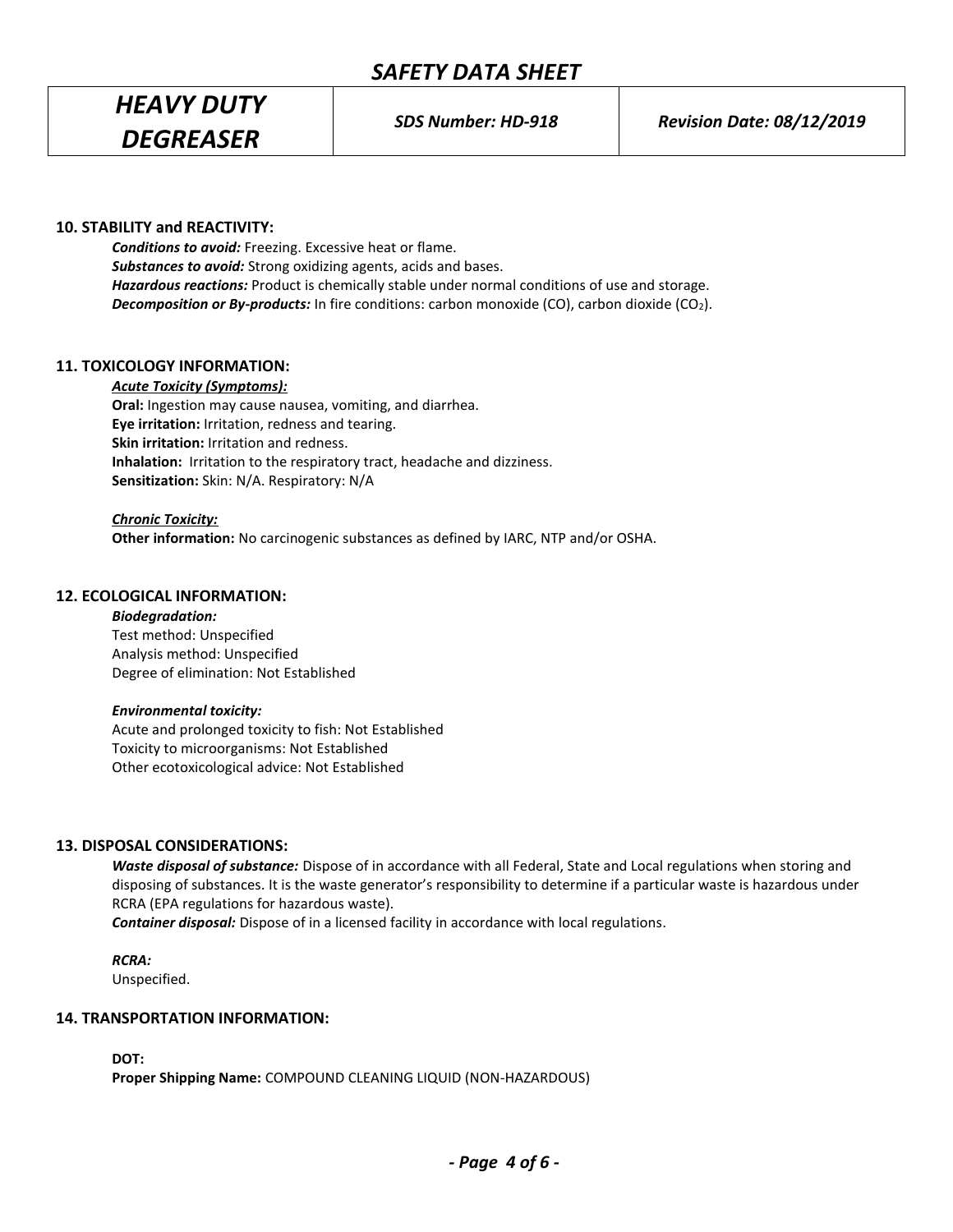# *HEAVY DUTY DEGREASER*

### **15. REGULATORY INFORMATION:**

*Federal Regulations:* **Registration status:** TSCA, US: All components are listed or exempt. **SARA hazard category (EPCRA 311/312):** Acute health hazard **SARA TITLE III, SECTION 313:** CAS Number: Chemical Name: None

### *State Regulations:*

Chemicals known to the State of California to cause cancer, birth defects or other reproductive harm CAS Number: Chemical Name: None

### *CA Cleaning Product Right To Know Act of 2017: Ingredient Disclosure*

| <b>INGREDIENT</b>                       | <b>CAS NUMBER</b> | <b>FUNCTION</b>           |
|-----------------------------------------|-------------------|---------------------------|
| <b>WATER</b>                            | 7732-18-5         | <b>DILUENT</b>            |
| ALCOHOLS, C9-11, ETHOXYLATED            | 68439-46-3        | DETERGENT                 |
| SODIUM TRIPOLYPHOSPHATE                 | 7758-29-4         | <b>ALKALINE BUILDER</b>   |
| 2-AMINOETHANOL                          | 141-43-5          | <b>ALKALINE BUILDER</b>   |
| PHOSPHATE ESTER OF ETHOXYLATED ALCOHOLS | 68130-47-2        | <b>DETERGENT</b>          |
| SODIUM METASILICATE                     | 6834-92-0         | <b>ALKALINE BUILDER</b>   |
| PHOSPHORIC ACID                         | 7664-38-2         | NONFUNCTIONAL CONSTITUENT |
| <b>ACID GREEN 25</b>                    | 4403-90-1         | <b>COLORANT</b>           |
| ACID YELLOW 11                          | 6359-82-6         | COLORANT                  |
| ACID YELLOW 23                          | 1934-21-0         | <b>COLORANT</b>           |

### **16. OTHER INFORMATION:**

| <b>NFPA Rating:</b>     |                                                                                         |                    |                      |
|-------------------------|-----------------------------------------------------------------------------------------|--------------------|----------------------|
| Health: 1               | Fire: 0                                                                                 | Reactivity: 0      | Special Hazard: none |
| <b>HMIS III Rating:</b> |                                                                                         |                    |                      |
| Health: 1               | Flammability: 0                                                                         | Physical Hazard: 0 |                      |
|                         | Personal Protection: B (safety glasses with side shields and chemical-resistant gloves) |                    |                      |

*Both NFPA and HMIS III rating systems use a numbering scale that ranges from 0 to 4 to indicate the degree of hazard. A value of zero means the substance possesses no hazard while a value of four indicates high hazard.*

| <b>NFPA Rating</b> |                     |  |
|--------------------|---------------------|--|
|                    |                     |  |
|                    | <b>HMIS</b> Rating  |  |
|                    | HEAMH               |  |
| n                  | <b>MABILITY</b>     |  |
|                    | PHYSICAL HAZARD     |  |
|                    | PERSONAL PROTECTION |  |

*Prepared by:* Surtec, Inc., 08/12/19 **Revision No.**: Original